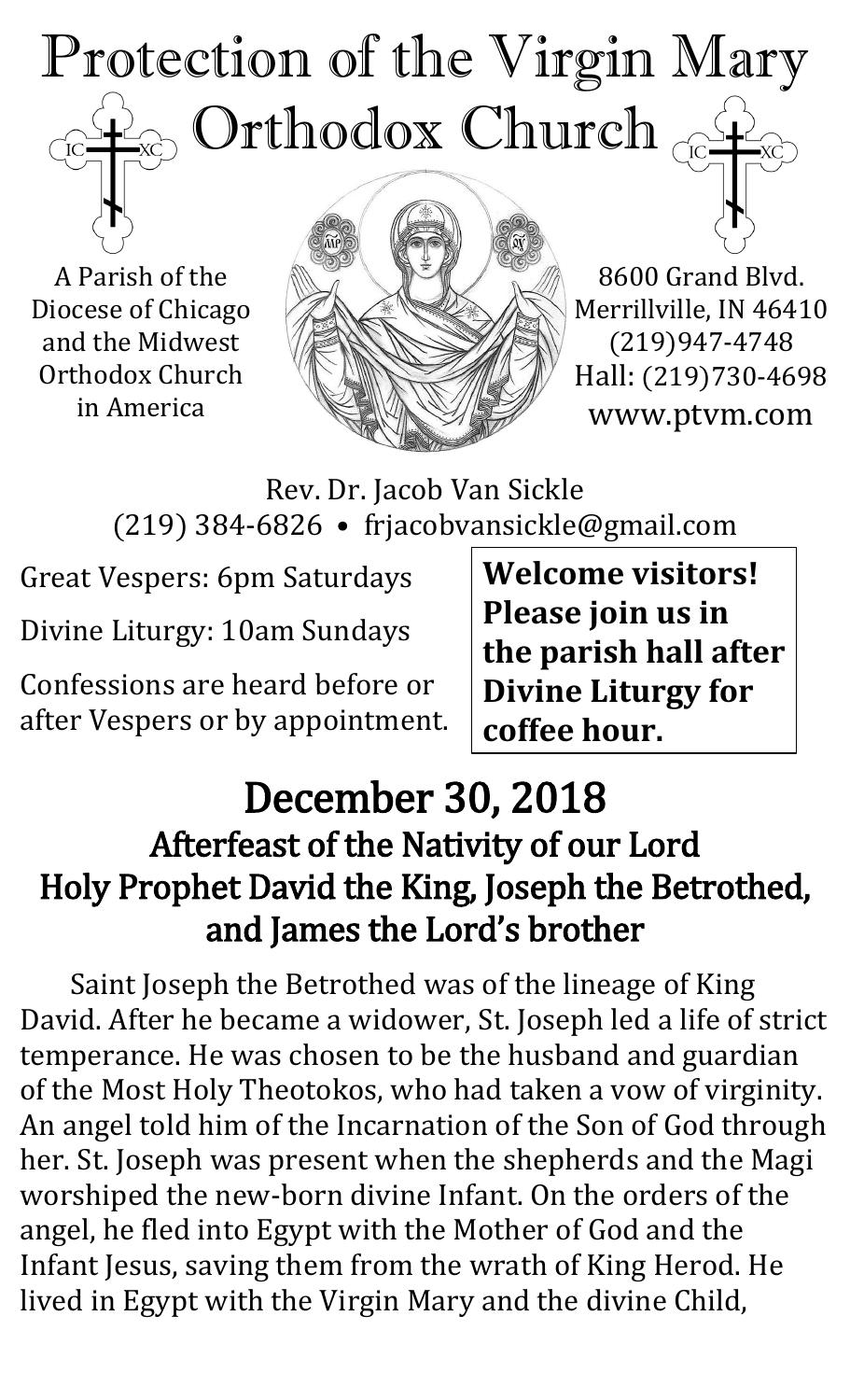working as a carpenter. St. Joseph reputedly died at the age of one hundred.

The Holy Apostle James, Brother of the Lord, was the eldest son of Joseph the Betrothed from his first marriage. After the Ascension of the Lord, St. James was the first Bishop of Jerusalem, gaining the great esteem not only of Christians, but also of Jews. He was thrown from the roof of the Jerusalem Temple because he had publicly preached to the people about the God-Manhood of the Lord Jesus Christ.

# HYMNS OF THE DAY

#### Tone 6 – Resurrectional Troparion

The angelic powers were at Your tomb; the guards became as dead men. Mary stood by Your grave, seeking Your most pure body. You captured hell, not being tempted by it. You came to the Virgin granting life.// O Lord, Who rose from the dead, glory to You!

## Tone 4 – Troparion of the Feast

Your Nativity, O Christ our God, has shone to the world the light of wisdom. For by it those who worshipped the stars were taught by a star to adore You, the Sun of righteousness, and to know You, the Orient from on high.// O Lord, glory to You!

## Tone 2 – Troparion for the Saints

Proclaim the wonder, O Joseph, to David, the ancestor of God; you saw a Virgin great with Child; you gave glory with the shepherds; you worshipped with the Magi; you received the news from the angel.// Pray to Christ God to save our souls!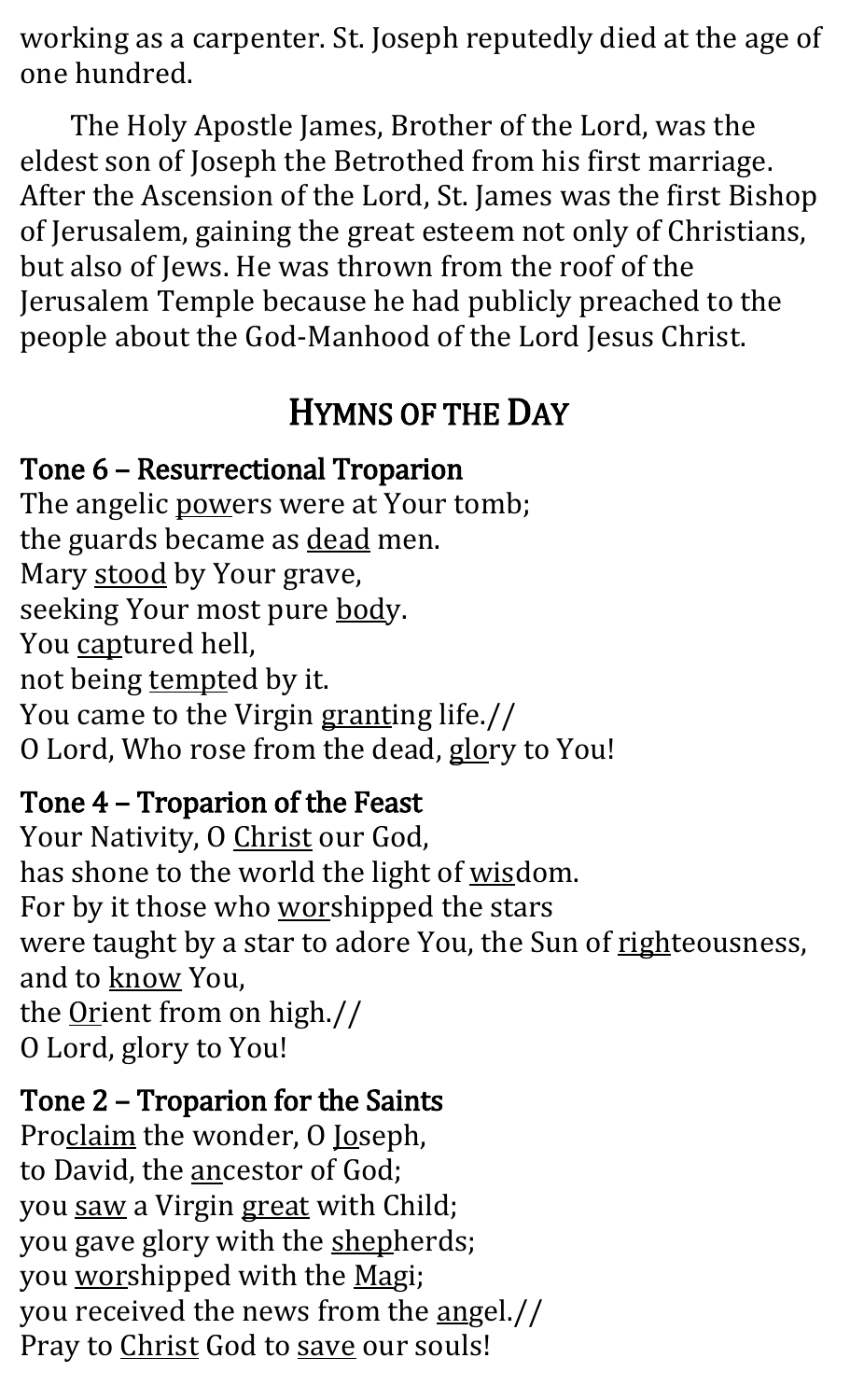## Tone 3 – Kontakion for the Saints

Today godly David is filled with joy;

Joseph and James offer praise.

The glorious crown of their kinship with Christ fills them with great joy.

They sing praises to the One ineffably born on earth,// and they cry out: "O Compassionate One, save those who honor You!"

## Tone 3 – Kontakion of the Feast

Today the Virgin gives birth to the Transcendent One, and the earth offers a cave to the Unapproachable One. Angels with shepherds glorify Him; the Wise Men journey with the star,// since for our sake the eternal God is born as a little Child!

# SCRIPTURE READINGS

## Epistle: Galatians 1.11-19

Brethren: I make known to you that the gospel which was preached by me is not according to man. For I neither received it from man, nor was I taught it, but it came through the revelation of Jesus Christ. For you have heard of my former conduct in Judaism, how I persecuted the church of God beyond measure and tried to destroy it. And I advanced in Judaism beyond many of my contemporaries in my own nation, being more exceedingly zealous for the traditions of my fathers.

But when it pleased God, who separated me from my mother's womb and called me through His grace, to reveal His Son in me, that I might preach Him among the Gentiles, I did not immediately confer with flesh and blood, nor did I go up to Jerusalem to those who were apostles before me; but I went to Arabia, and returned again to Damascus.

Then after three years I went up to Jerusalem to see Peter and remained with him fifteen days. But I saw none of the other apostles except James, the Lord's brother.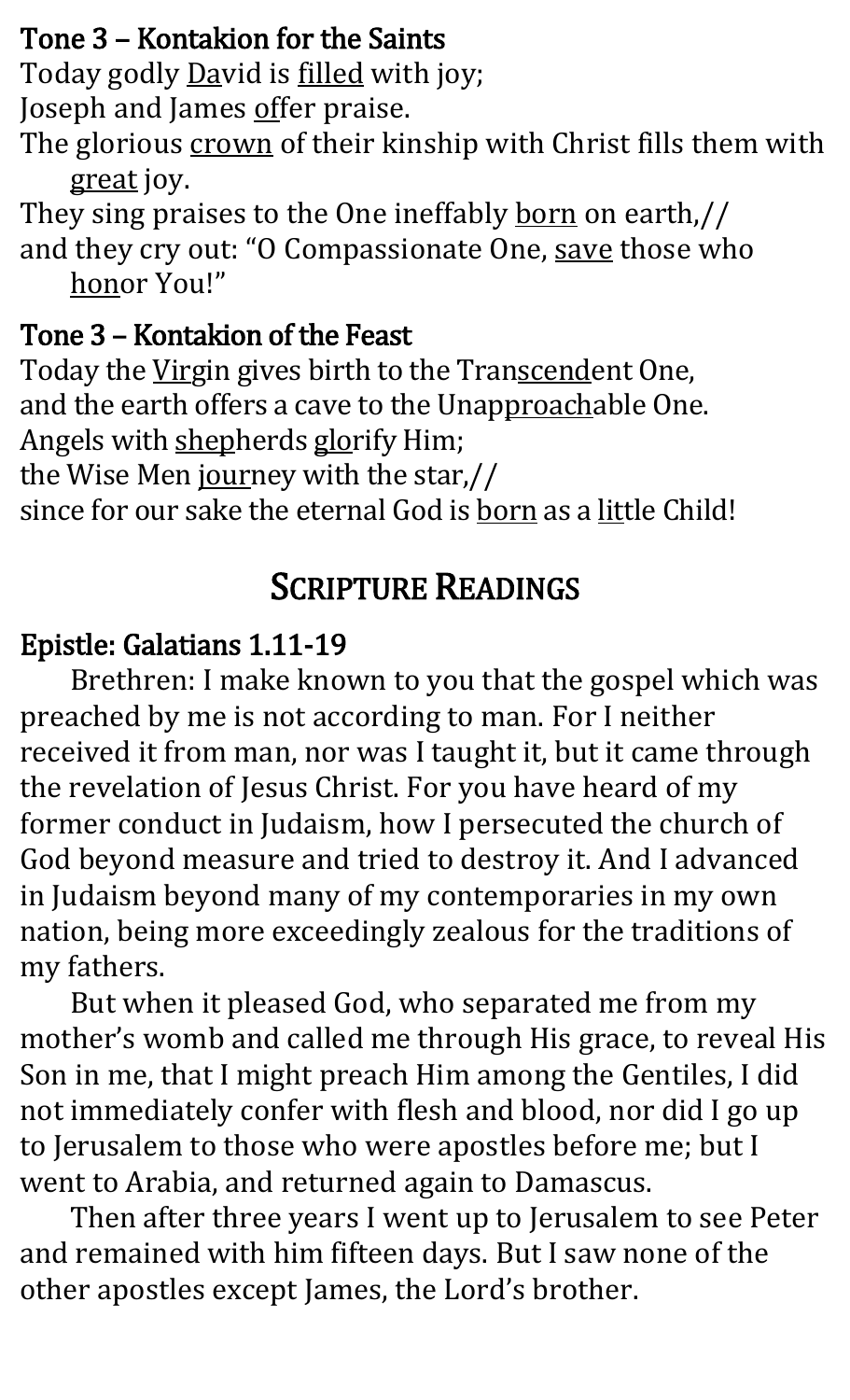#### Gospel: Matthew 2.13-23

Now when they had departed, behold, an angel of the Lord appeared to Joseph in a dream, saying, "Arise, take the young Child and His mother, flee to Egypt, and stay there until I bring you word; for Herod will seek the young Child to destroy Him."

When he arose, he took the young Child and His mother by night and departed for Egypt, and was there until the death of Herod, that it might be fulfilled which was spoken by the Lord through the prophet, saying, "Out of Egypt I called My Son."

Then Herod, when he saw that he was deceived by the wise men, was exceedingly angry; and he sent forth and put to death all the male children who were in Bethlehem and in all its districts, from two years old and under, according to the time which he had determined from the wise men.

Then was fulfilled what was spoken by Jeremiah the prophet, saying: "A voice was heard in Ramah, lamentation, weeping, and great mourning, Rachel weeping for her children, refusing to be comforted, because they are no more."

Now when Herod was dead, behold, an angel of the Lord appeared in a dream to Joseph in Egypt, saying, "Arise, take the young Child and His mother, and go to the land of Israel, for those who sought the young Child's life are dead."

Then he arose, took the young Child and His mother, and came into the land of Israel. But when he heard that Archelaus was reigning over Judea instead of his father Herod, he was afraid to go there. And being warned by God in a dream, he turned aside into the region of Galilee. And he came and dwelt in a city called Nazareth, that it might be fulfilled which was spoken by the prophets, "He shall be called a Nazarene."

# WE REMEMBER IN PRAYER

#### Repose:

N.Dep. Mary Shocaroff Karen Peterson Joseph Huddleston Kadee Huddleston

Brandi Vail Swayzee Hite Rhylie Hite Marshall Hite Daniel Hite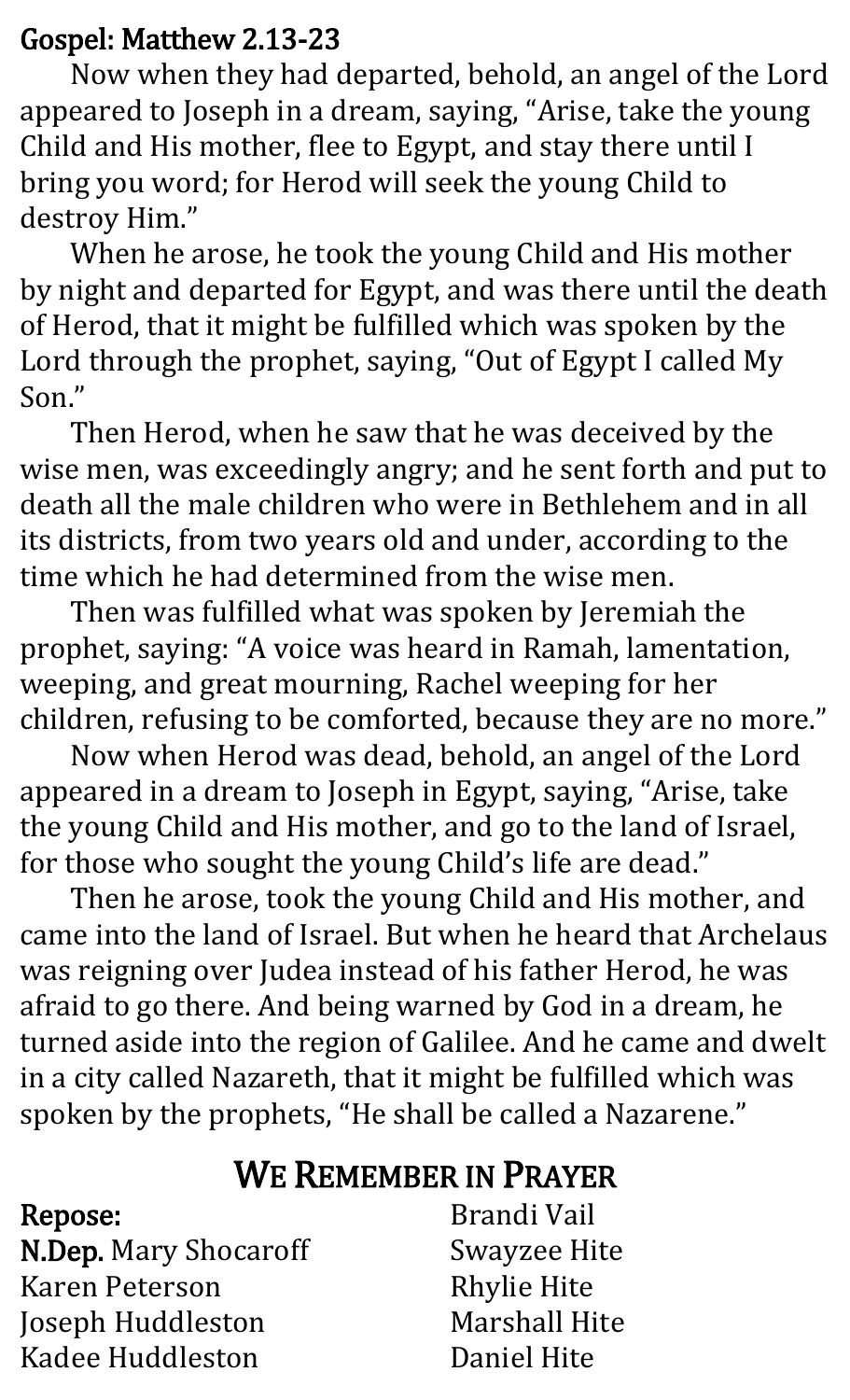| <b>Ev.Mem.</b> Christ Taleff |           | Bogdan Trajkovski     |                 |
|------------------------------|-----------|-----------------------|-----------------|
| Michael Svihra               |           | <b>Andrew Holland</b> |                 |
| Joseph Kallwer               |           |                       |                 |
| Health &                     | Michael   |                       | <b>Natalia</b>  |
| Salvation:                   | Julia     |                       | Elizabeth       |
| Protopr. George              | Warren    |                       | Tom             |
| Mat. Anna                    | Loretta   |                       | Alexander       |
| Archpr. Peter                | Gilbert   |                       | Darlene         |
| Archpr. William              | Carol     |                       | Mira            |
| Mat. Jean                    | Peter     |                       | Kristin         |
| Pr. John                     | Janie     |                       | Mitchel         |
| Pr. Christopher              | Tom       |                       | <b>Brittany</b> |
| Mat. Jennifer                | Elizabeth |                       | Jennifer        |
| Andrew                       | Tina      |                       | David           |
| Gideon                       | Adam      |                       | Roger           |
| Kevin                        | Myah      |                       | Tina            |
| Jon                          | Margaret  |                       | Chris           |
| Tanya                        | Diane     |                       | Sheila          |
| Kimberly                     | Madelin   |                       | <b>Brandon</b>  |
| Gail                         | Villian   |                       | Benjamin        |
| William                      | Deborah   |                       | Juliana         |
| Jovan                        | Jovan     |                       | Lennox          |
| Charles                      | Claudia   |                       | Laila           |
| <b>Barbara</b>               | John      |                       | N.Ill. Sophia   |
| Theodore                     | Joey      |                       |                 |
|                              | Carisa    |                       |                 |

\*If you know someone who needs prayer, please give their name to Fr Jacob

## Instead of "It is truly meet…" we sing this from the Nativity:

Magnify, O my soul, the most-pure Virgin Theotokos, more honorable and more glorious than the heavenly hosts.

I behold a strange, most glorious mystery: heaven—the cave; the cherubic throne—the Virgin; the manger—the place where Christ lay the uncontainable God, Whom we magnify in song.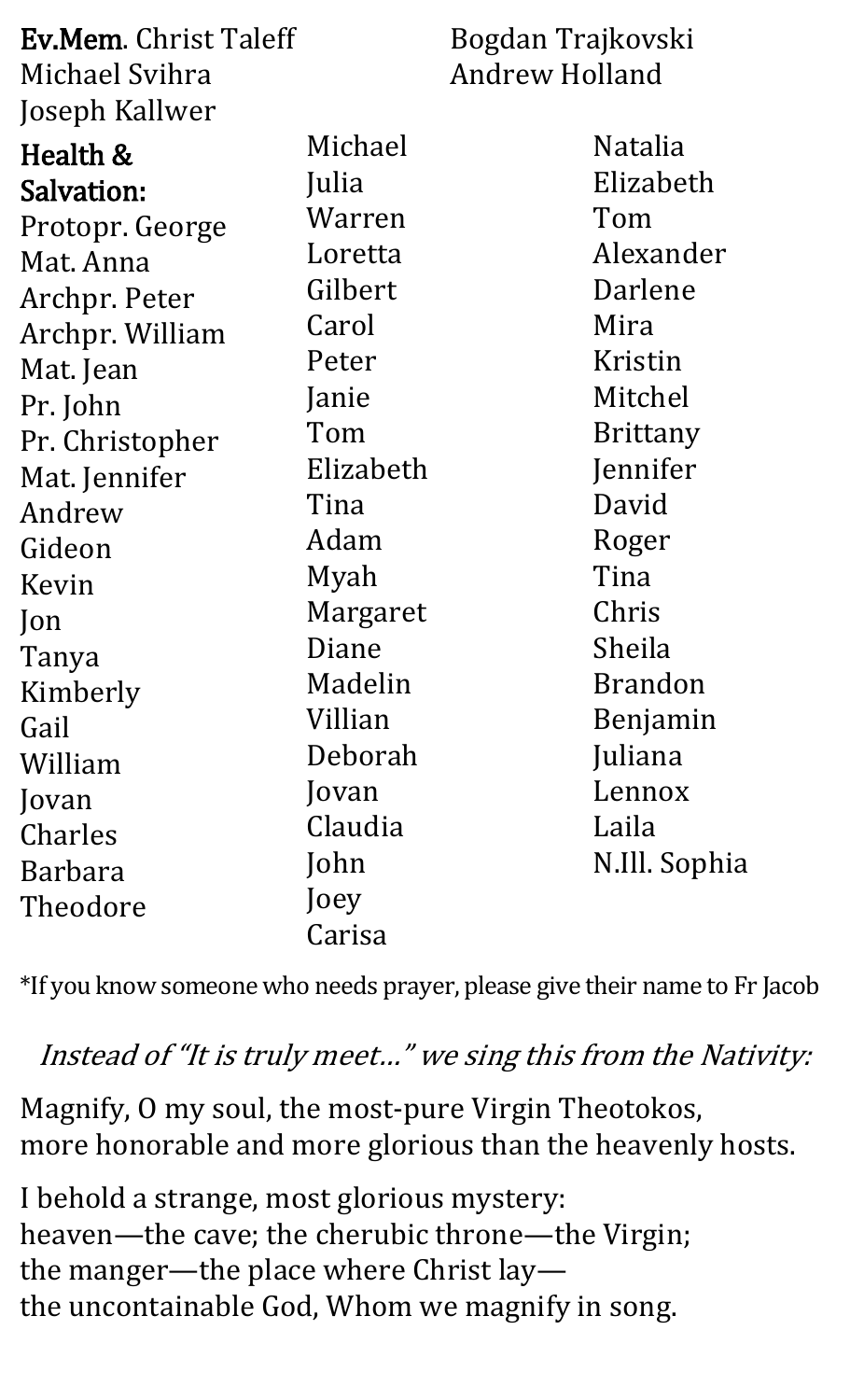# ANNOUNCEMENTS

Tonight, Bishop Paul hosts his 4th interactive Family Life Livestream @ [www.midwestfamily.org](http://www.midwestfamily.org/). The topic is "Why Can't Church be More Fun?"—helping our Children participate in the Liturgy.

Next Sunday is Theophany, the celebration of Christ's baptism in the Jordan river, when He began preaching salvation to the world. We will bless water for the new year at Saturday Vespers @ 4pm. After Liturgy on Sunday, there will be no Sunday School, but the children will lead Fr Jacob and the choir in blessing the Church.

Everyone is cordially invited to the blessing of Fr Jacob and Mat Jenna's home after coffee hour next week. Blessing begins promptly @ 2pm, followed by drinks, hors d'oeuvres, and fellowship: 10343 Nicklaus St. Crown Point, IN.

Please arrange with Fr Jacob to have your home blessed between Theophany and the start of Lent (Mar 11).

The **Women's Book Group** will start up again on Jan 7. The book, Becoming a Healing Presence by Dr. Albert Rossi, is available in the book store.

# Mark your calendars:

Dec 31: Great Vespers for the Circumcision of the Lord @ 6pm

Jan 1: Divine Liturgy for the Circumcision of the Lord at Descent of the Holy Ghost Orthodox Church @ 10am

Jan 5: Vespers of Theophany with Blessing of Water @ 4pm

- Jan 6: Theophany Liturgy with blessing of the Church @ 10am All are invited to Van Sickle house blessing @ 2pm
- Jan 9: Fellowship Night @ 6pm
- Jan 10: Faith Enrichment @ 10am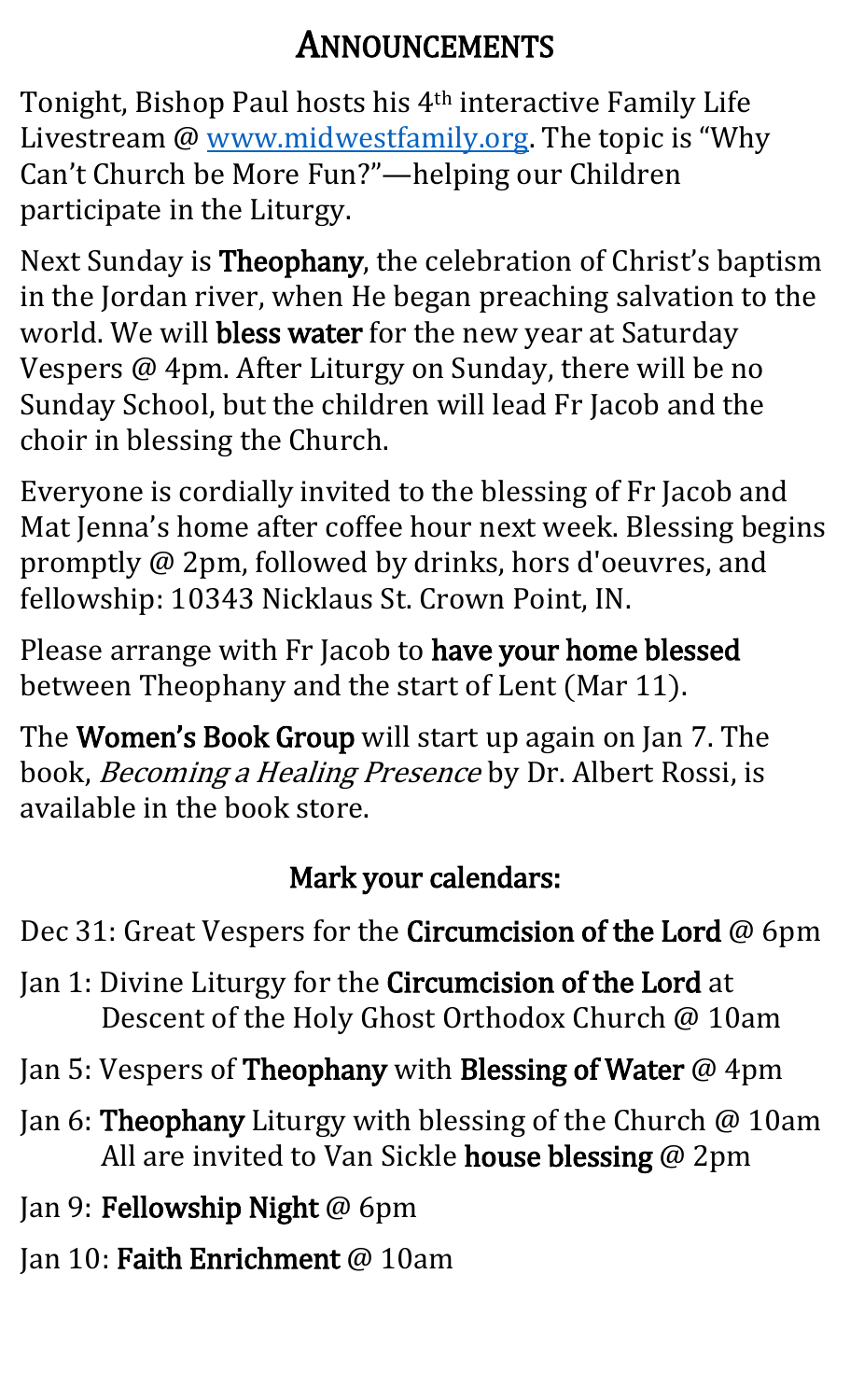# Archpastoral Message of His Beatitude, Metropolitan Tikhon Nativity of Christ 2018

## Christ is born! Glorify Him!

To the Honorable Clergy, Venerable Monastics, and Pious Faithful of the Orthodox Church in America,

My beloved brethren and blessed children in the Lord,

Today, the glorious feast of the Nativity in the Flesh of our Lord, God and Savior Jesus Christ shines forth and brings joy to all of creation. The sacred hymnography and iconography of the Church provide words and images to help us interpret the light-filled feast that we celebrate on this day, when He Who "has adorned the vault of heaven with stars has been well pleased to be born as a babe," and He Who "holds all the earth in the hollow of His hands is laid in a manger of dumb beasts."

Holy Tradition offers us the account of the universal hush that took place at the incarnation, expressed in Joseph's encounter with the stillness of the natural world: birds hanging motionless in flight, men and beasts frozen in their tracks and the waters ceasing their flow. The continuous passage of time and movement of history came to a halt as creation paused in astonishment when the Eternal entered into the heart of time and the pre-eternal God was born as a little child.

This miraculous moment may be unique in history, but it provides us with some inspiration for the manner in which we ought to receive the sacred mystery that we celebrate today. The Apostle Paul writes: "Be thankful" (Col. 3:15) and "In everything give thanks" (I Thess. 5:18). It is in this spirit of gratitude that we should receive this feast.

We live in a world in which offering thanksgiving has become a scarce commodity and a rare virtue. In almost every aspect of our human existence, it seems that our first instinct is not to give thanks, but rather to reply, to respond, or to react. At every second of our waking, we are compelled to